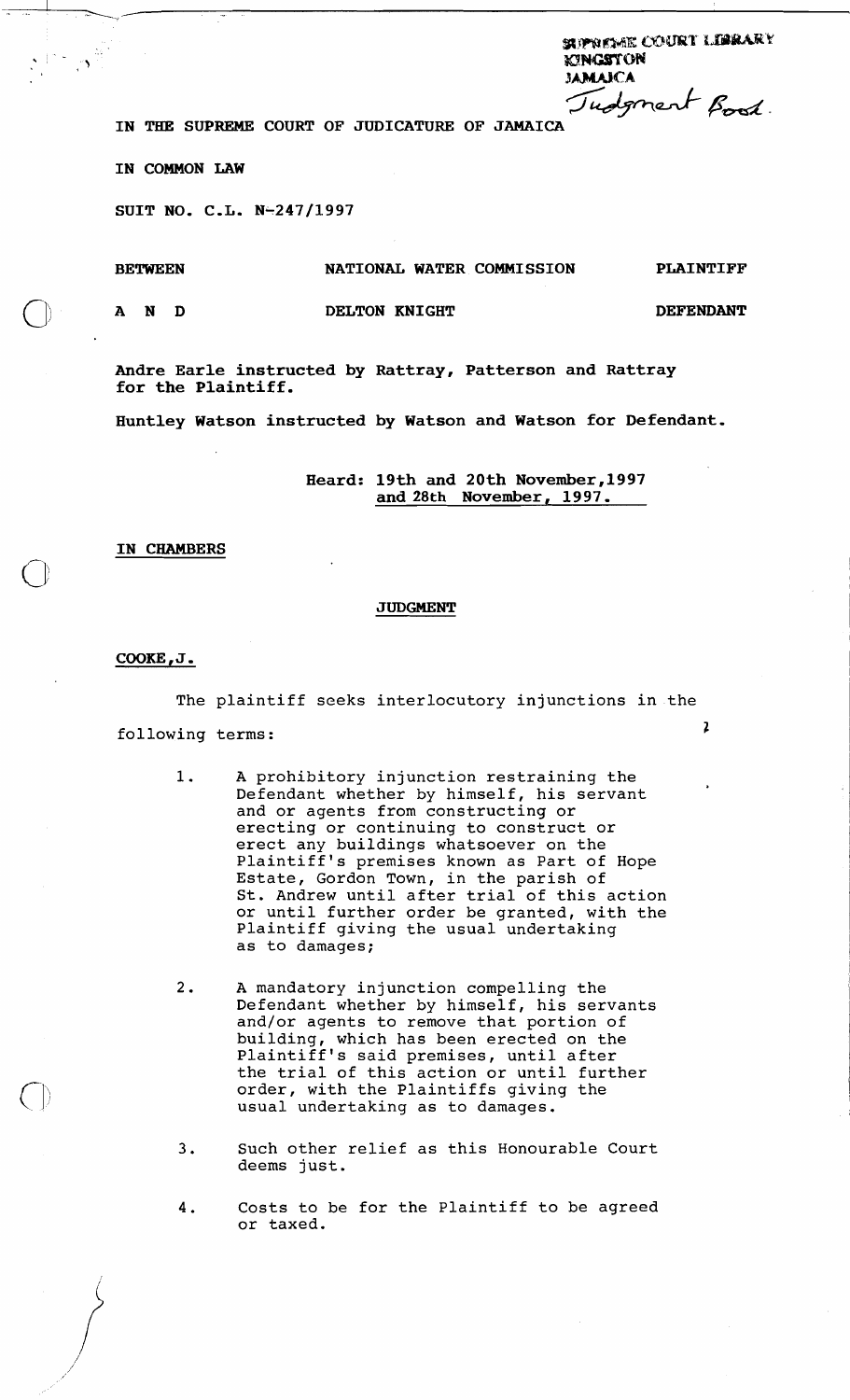The defendant now occupies land owned by the plaintiff: by virtue of a lease agreement signed by the parties on the 20th of July, 1994. The commencement date is the 1st of January 1994. It was for a term of five (5) years. Clause 2.14 of the lease states that:

> Not without the consent in writing of the lessor first had and obtained to erect or suffer to be erected or constructed on the lease premises any dwelling house or any other permanent structure of whatever kind.

**A** witness to the document comprising the lease agreement was Mr. H. Earle Watson the attorney-at-law of the defendant.

In his affidavit the defendant relates his association with the leased land. I set out portions hereunder:-

- 1. My true place of abode is 71 Forsythe Drive, in the Parish of Saint Andrew; my postal address is Kingston 6 and I am the Managing Director of Knights Meat & Food Distributors Limited.
- 2. My aforesaid business Knights Meat & Food Distributors Limited is a growing distribution company situated on three locations on Gordon Town Road including the premises the subject of this action.
- 3. . In or around 1987 my aforesaid business was experiencing a rapid rate of growth such that we had to acquire premises at 17 Gordon Town Road in the Parish of Saint Andrew, 19 Gordon Town Road in the Parish of Saint Andrew and the subject premises.
- 4. At the time of our first occupying the subject premises it was an open lot of land which had been in ruinate for several years. I made numerous inquiries as to the ownership of the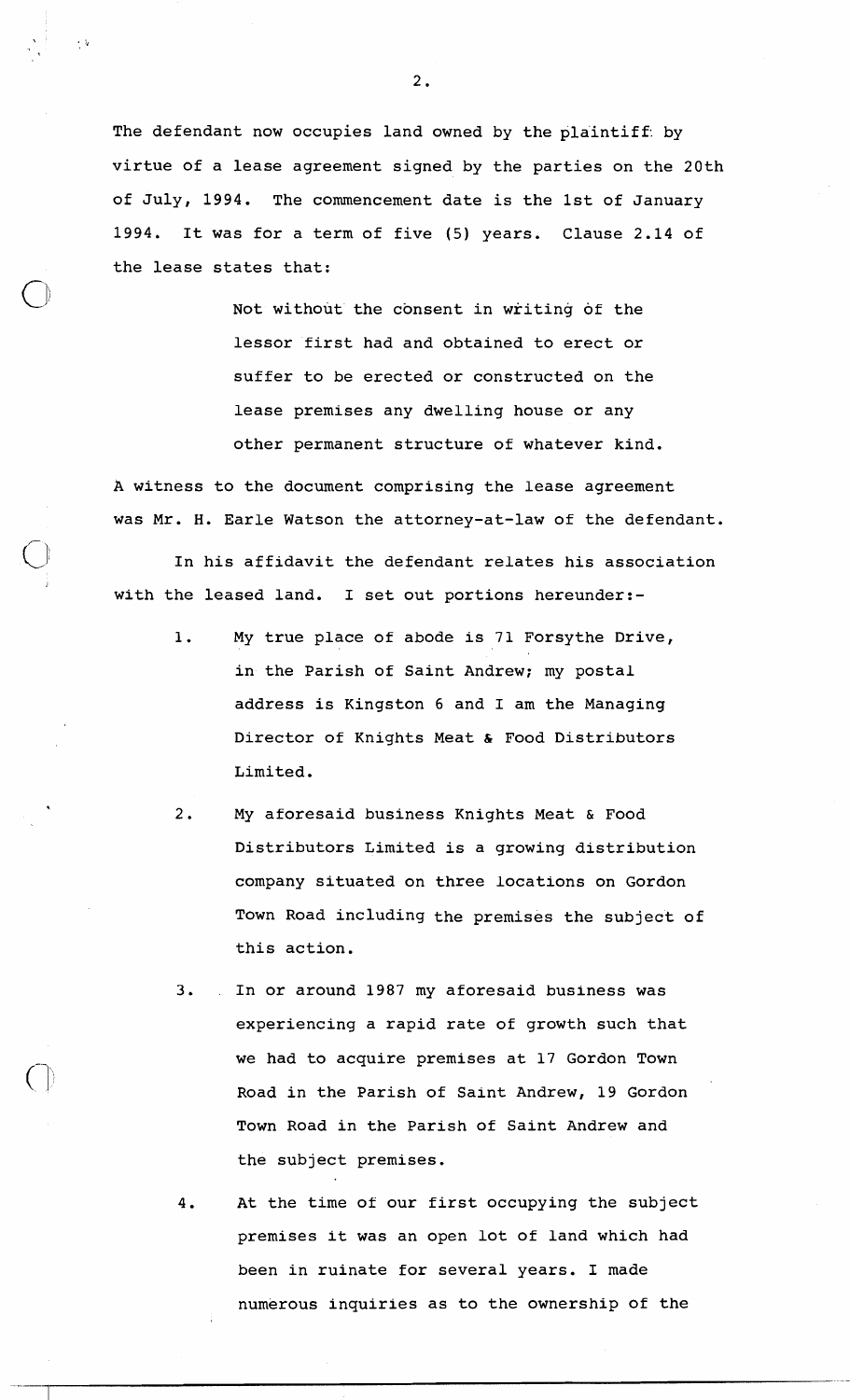subject lands to no avail as there was no person in the community who could recall the ownership ot the land at the time.

- 5. At the time I took possession of the land I took steps to clear it and prepare it for occupancy and placed two steel containers on it to store goods which I would purchase for use in my atoresaid business.
- 6. I continued to use the two containers to store the said goods until about April or May 1994 when I commenced construction of a more secure building on the said land.
- 7. I commenced construction of a concrete structure o'n the said lands with the knowledge and concurrence of the National Water Commission acting through its agent or authorised officers Mr. Burgess and Mr. Gilbert.
- 8. When I first commenced construction on the land I had recently discovered that the National Water Commission was the proprietor of the said land and had initiated discussions with the said National Water Commission with a view towards formalizing my legal status on the land through purchase or rental of the same so that I could increase the security of my storage facilities.
- 9. I was told by Mr. Burgess that the National Water Commission would have no objection in principle to leasing me the land for use by my business provided that I met certain guidelines. The guidelines set by the National Water Commission included fixing the boundary of any structure I erected on the land no closer than ten feet from the bank of a water way behind the said land.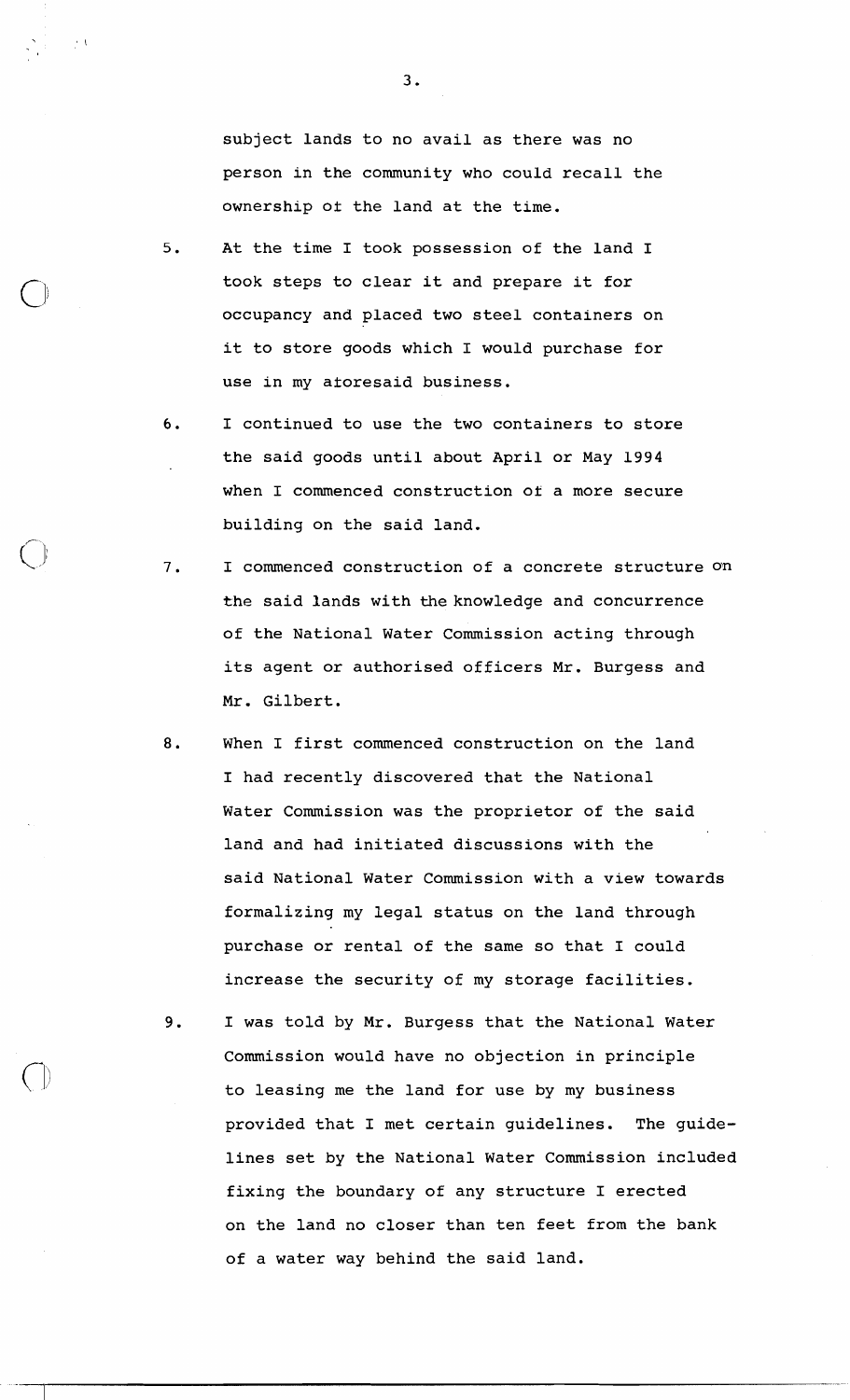- **10.** Mr. Burgess subsequently told me that the Commission's legal department would produce a lease document in the format which is commonly used for their leases and that I would be required to sign this document.
- **11. I** then mentioned that my situation had become critical and that I would like to commence constructing my warehouse/storage facility.
- 12.
- 13.
- 14.
- **15.** The first time that the National Water Commission approached me about my building on the said lands was in or around August, **1997** when I was approached by Mr. Gilbert one of the officers of the Commission with whom I first dealt and whom I have known for several years as he is from the area and in fact he passes by the said land daily on his way to his home in Freetown.
- **16.** Mr. Gilbert's comment at the time was that I appear to have given up the premises as he observed that I had expanded the premises at number **17** Gordon Town Road. At no time during this meeting or prior to this meeting did Mr. Gilbert or any representative of the National Water Commission comment that my building at Lot **35** Gordon Town Road was in breach of the lease agreement although this concrete building is in plain sight from the road.
- **17.** Had the National Water Commission indicated to me at the time of my leasing the lands or even prior to my commencing construction and taking the building to such an advanced state of finish I would not have built this

 $4.$ 

 $\sim$  1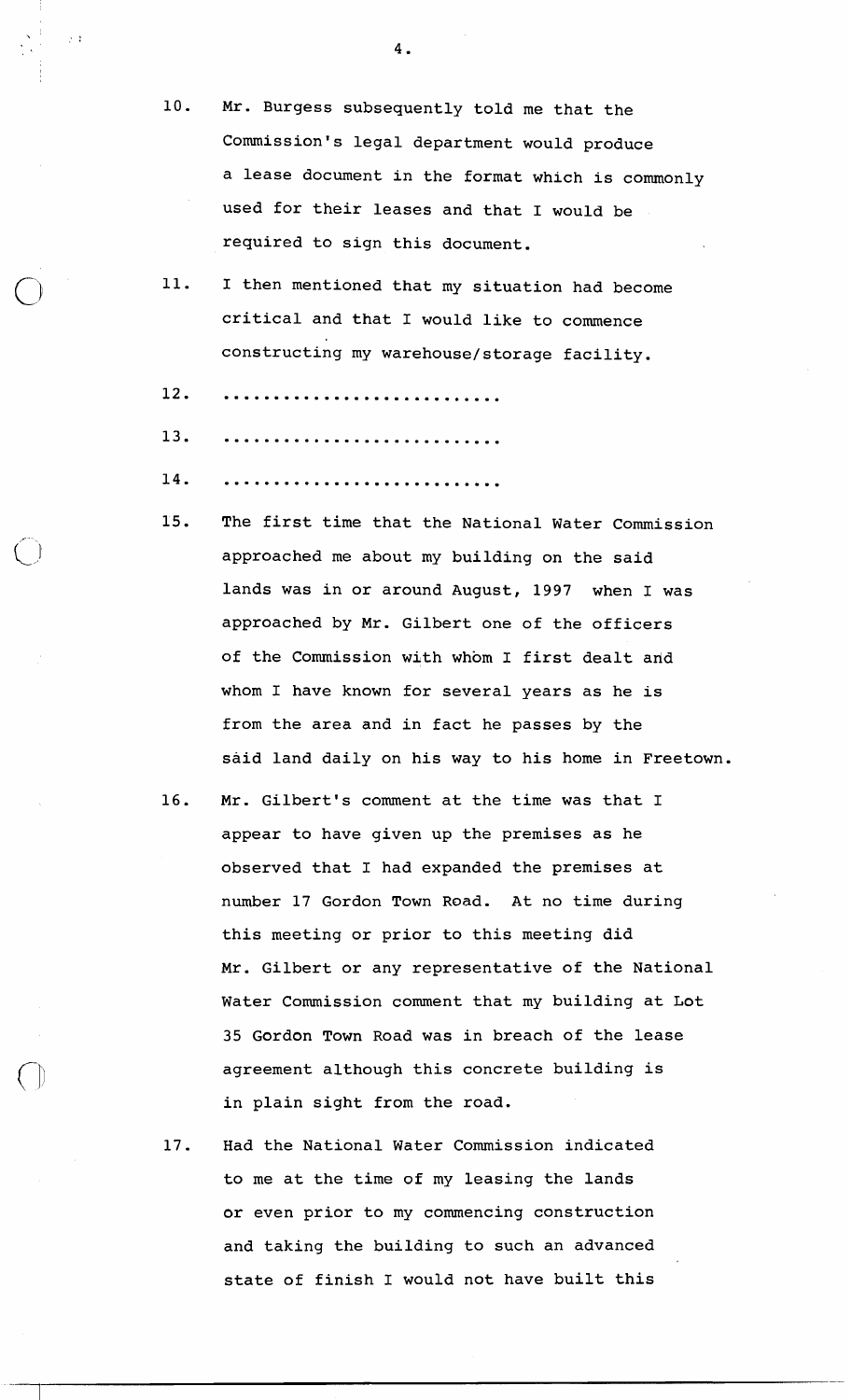structure. Mr. Gilbert's sole troubling observation at any time was that he requested to see my building approval thereby adverting me to the need for such approval. I exhibit hereto marked "DK1" for identity a true copy of letter dated September 17, 1997 whereby Mr. Gilbert requested information on my building approval.

The defendant says that structure of which the plaintiff complains commenced in May 1994. That is more than three years ago. And it is not yet finished! I have looked at the photographs of the structure and although fully aware of my lack of expertise in this area I see a picture of basic partial construction. Building blocks are yet to be laid. A substantial quantity of lumber is stacked. I find it inconcievable that this structure commenced in May 1994. Given that construction began as the defendant said, it would mean that at the time when the lease document was signed that there was already on the leased land a permament structure being erected by the defendant. So why did the parties sign a document which contained clause 2.14? This is entirely nonsenical. The defendant in paragraph 8 states that when he commenced construction he had recently discovered that the National Water Commission was the proprietor of the land and he then initiated discussions pertaining to his legal status. But look at a letter written by the defendant dated November 9, 1993.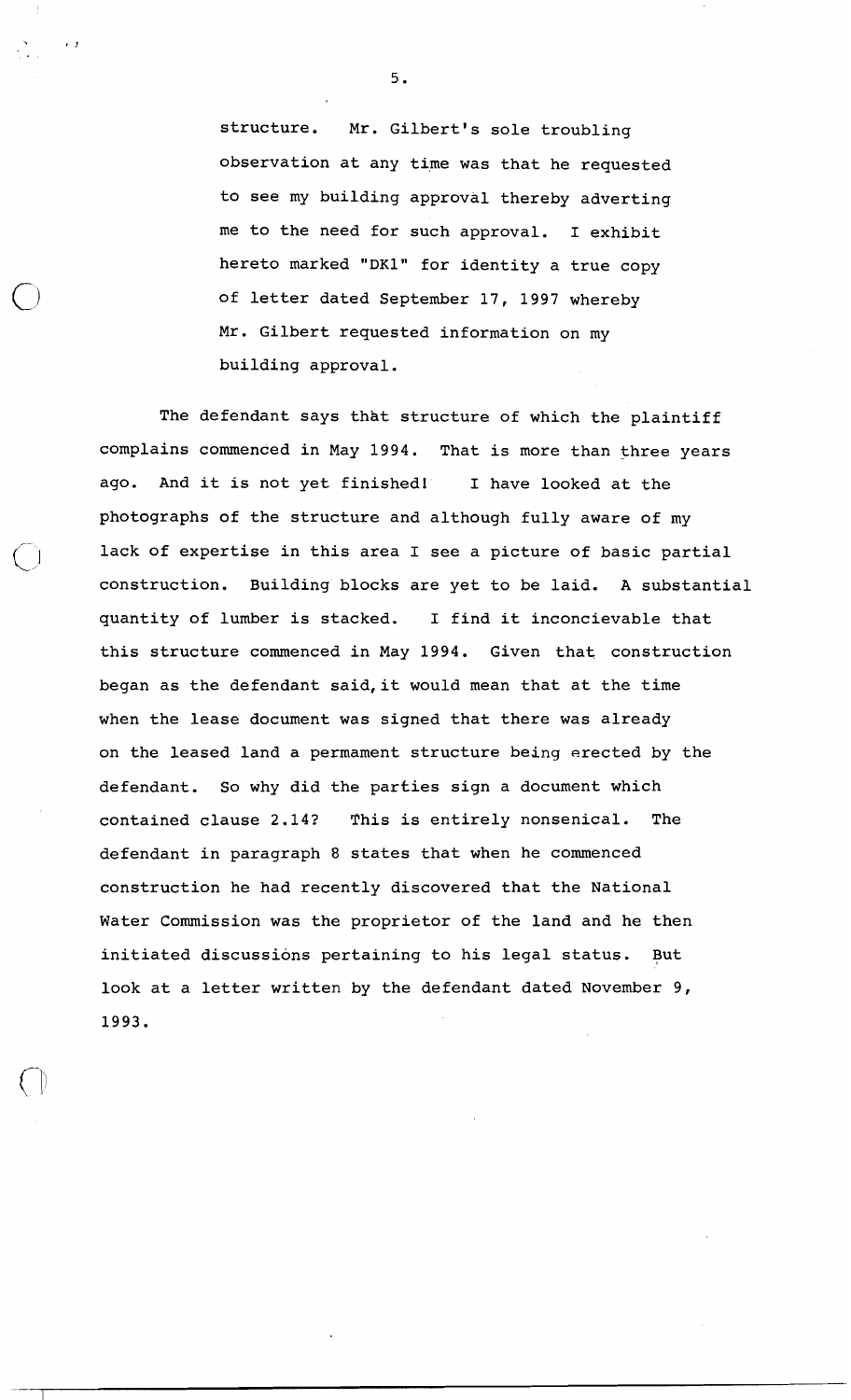**November 9, 1993** 

**The Property Manager National Water Commission 28 Church Street Kingston.** 

**Dear Sirs** :

 $\bigcap$ 

 $\frac{1}{2}$ 

**With regard to the parcel of land opposite my business place at 48 Gordon Town Road, St. Andrew, on which we have been allowed to put containers for storage, we hereby apply for the occupancy of the adjoining piece if your company has no immediate plans for usage.** 

**We have enclosed a diagram which shows our proposal plan and development, and would be willing to comply with any expansion plans you may have.** 

**If the need arises for us to vacate or alter any temporary structure which we may erect on this parcel of land with your permission, we will be willing.** 

**If in the future this parcel of land is for sale, we are willing to purchase same.** 

**Yours truly** 

**Delton Knight** 

This letter demonstrates that when the defendant says that it was in May 1994 that he "recently discovered" the ownership of the land that statement is not in harmony with the truth. It is to be noticed that in this letter there is reference to "our proposed plan of development". This is a hand drawn rough sketch showing''lands now accupy' (sic) and "additional lands". There is not the slightest indication that any structure of any sort, permanent or otherwise was to be put on the "additional lands." There was an indication that the "additional lands" would be adorned with trees and flowers along its entire border. One final comment on this letter. The defendant writes:-

> "If the need arises for us to vacate any temporary structure which we may erect on this parcel of land with your permission we will be willing."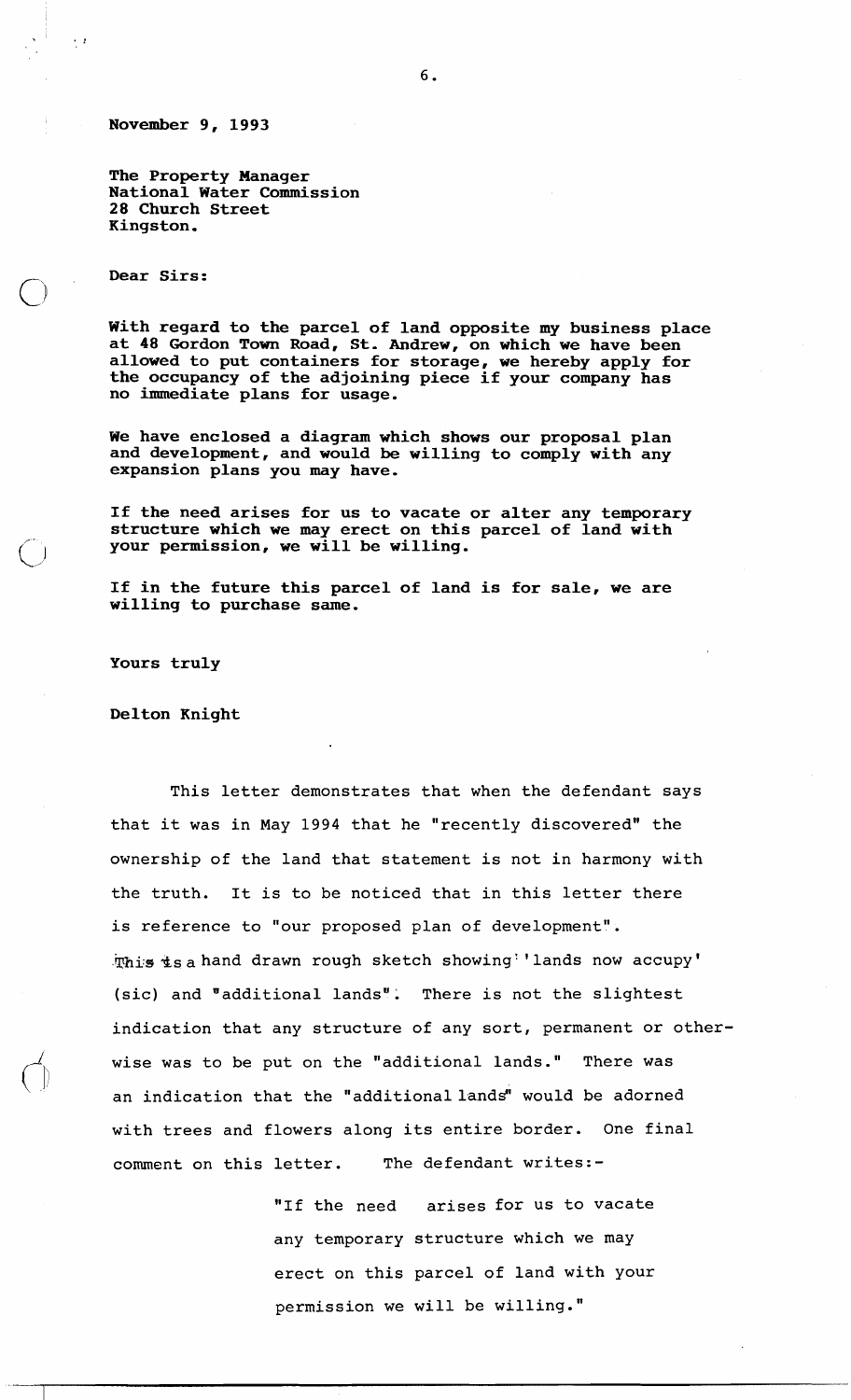Even as early as November 9, 1993 the defendant fully recognised that he had to have had permission to put'up any temporary structure. The construction of a permanent structure was not envisaged. Certainly it would be wholly unrealistic to hope . that the plaintiff/owners would ever for a moment contemplate such a suggestion.

Nowhere in the defendant's affidavit has he stated that he advised the plaintiff about his actual construction. Paragraphs 9,10 and 11 of the defendants affidavit gives the impression that the plaintiff was well aware of his intention. (Incidentally the "Mr. Burgess" of whom he speaks is no longer employed to the plaintiff.) At this stage I wish to advert to a letter dated'september 15, 1997 from the plaintiff to the defendant.

#### September 15, 1997,

 $\ddot{\phantom{1}}$ 

**Mr. Delton might c/o Knight's Meat** & **Food Distributors Limited 48 Gordon Town Road Kingston 6.** 

**Dear Mr. Knight:** 

### **RE: LEASE OF LAND AT GORDON TOWN ROAD**

A recent investigation which was carried out by the Properties Department of the NWC revealed the following:-

- 1) Major construction works are taking place on the property without the approval of the NWC.
- **2** You have occupied approximately 4,800 sq. ft. of land instead of the 3,000 sq. ft. which is stipulated in the Schedule (Item 6) of the Lease Agreement.

With regards to item #1 above, you have breached Clauses 2.06 and 2.14 of the Agreement thereof, despite the penalties outlined in the said document.

**Effective immediately,** please desist from carrying out any further construction works on the property. In the interim, the matter will be referred to our Legal Department and all other agencies concerned for the necessary action.

Yours faithfully, **NATIONAL WATER COMMISSION** 

**Michael Forbes PROPERTIES ADMINISTRATOR (ACTG** . )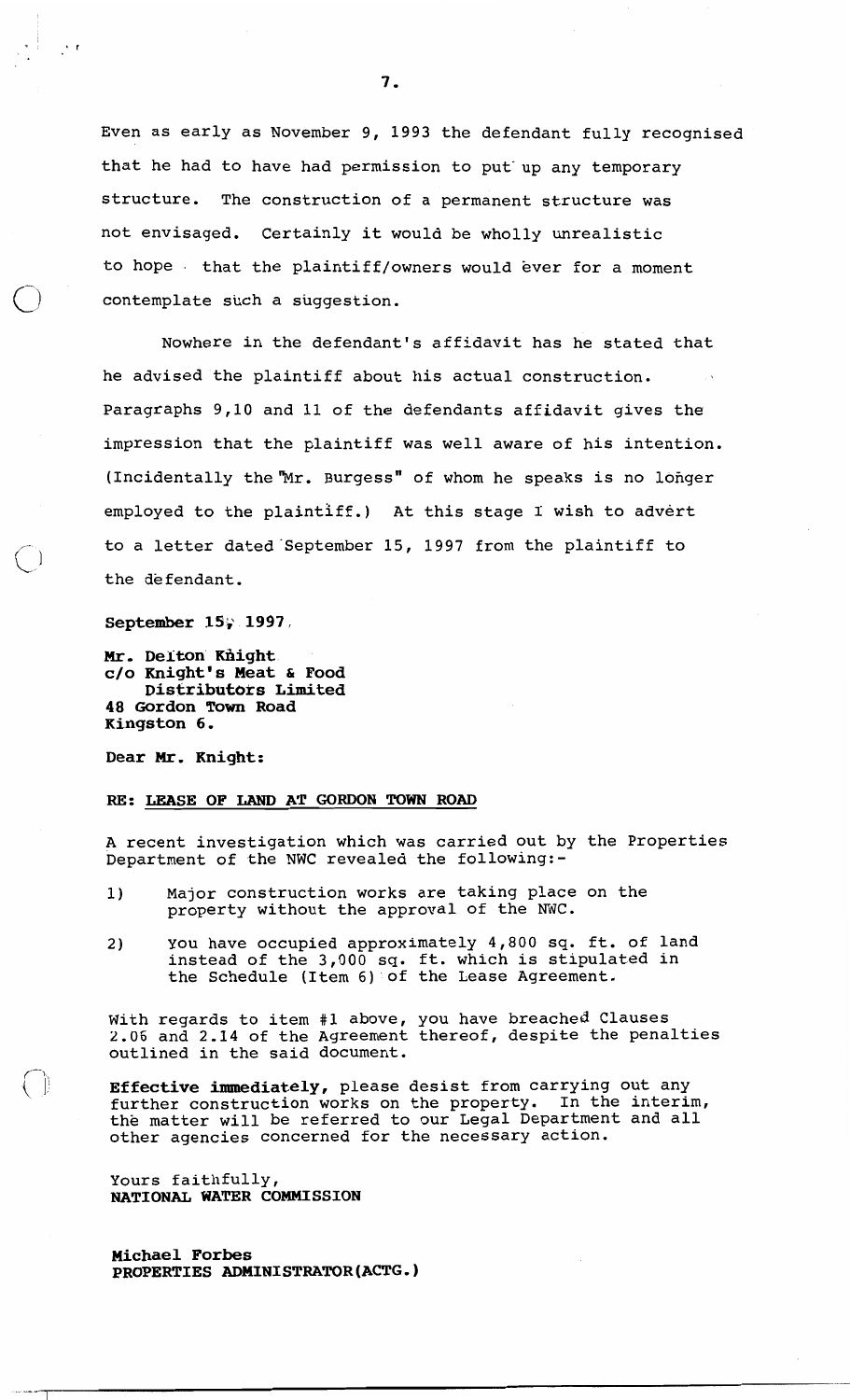This letter was handed to the defendant in person.

I now refer to a letter of September 17, 1997 which speaks for itself.

**September 17, 1997** 

**Rupert A. Cover Esq. Properties Administrator National Water Commission 28-30 Church Street Kingston.** 

**Dear Sir:** 

 $\frac{1}{2}$ 

**Re: Lease of lands at Gordon Town, St. Andrew National Water Commission to Delton Knight** 

**We act for Mr. Delton Knight.** 

From our instructions Mr. Knight leased approximately 3000ft<sup>2</sup> of land at Hope Estate, Gordon Town from the Commission in **in about the year 1996. The term was five years with an option to renew.** 

**Mr. Knight is now interested in buying the land.** 

**Please advise us whether the Commission is at all interested to sell.** 

**Yours faithfully WATSON** *h* **WATSON** 

**PER:.................. EARLE WATSON** 

HEW/dq

#### **C.C. Mr. Delton Knight**

It would seem that having received the letter of the 15th September 1997 he forthwith sought out his attorney-at-law. It is impossible not to infer that the letter of the 17th September was not prompted by that of the 15th September. Quite interestingly the 17th September letter makes no reference to the 15th September letter. That omission speaks loudlyfor there is in it no contest to the complaints contained in the letter of the 15th September. Now view this absence of challenge to the plaintiff's complaints alongside paragraphs 9,10 and 11 of the defendants affidavit. Surely it is a normal expectation that "from the cff" the defendant would have set out his position. Is it an afterthought? For my part this is yet another example of the insincerity of the defendant's case.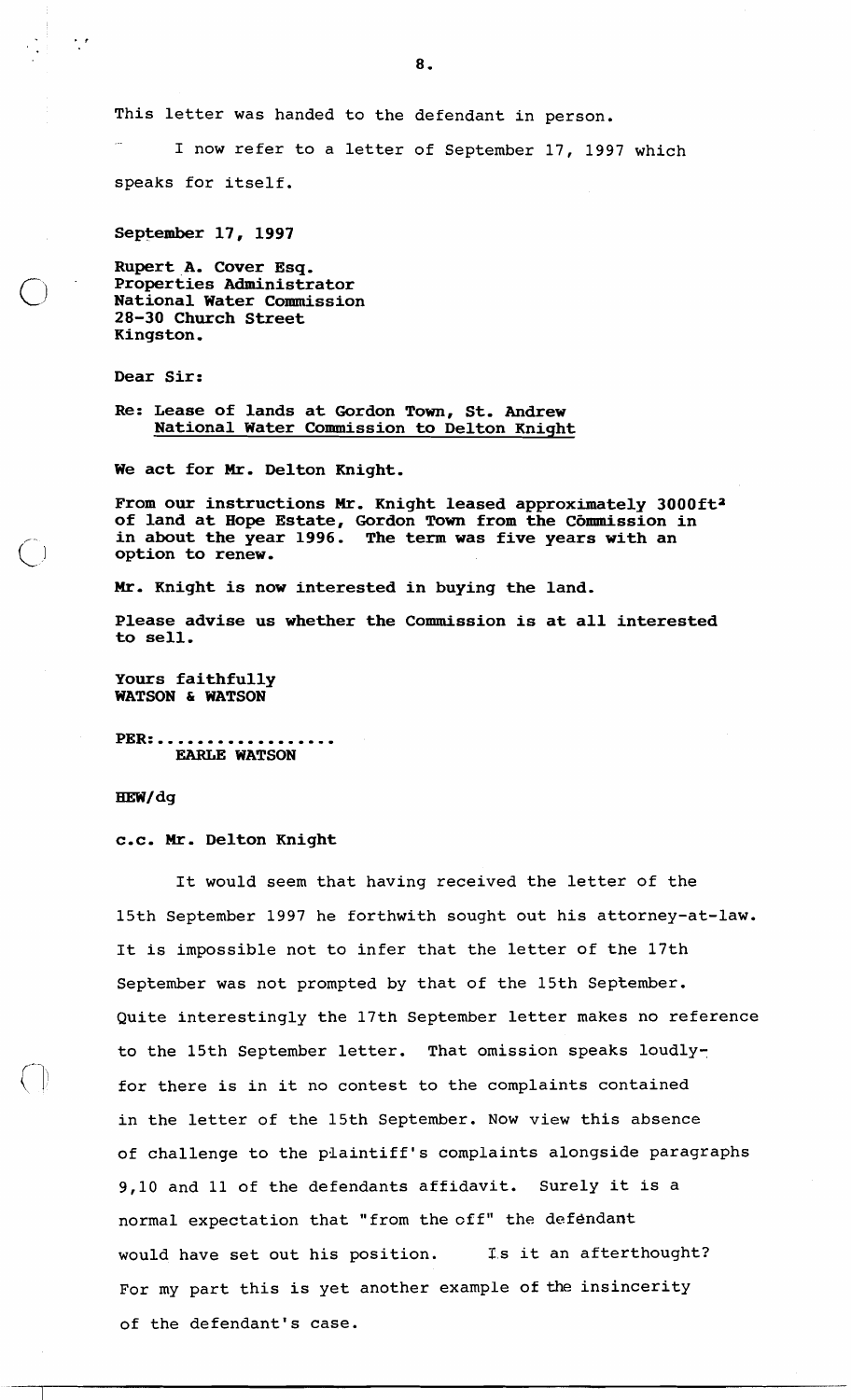I now turn to clause 2.14 of the lease agreement. With more than a little boldness counsel for the defendant has sought to argue that there was no breach of that clause. The submission is to the effect that the parties at the time of agreement well knew that the defendant wished to place on the land a secure structure for storage. This it is said is the purpose of the agreement. It was a contract for commercial purposes. Therefore the court should construe this clause so as to give expression to the intention of the agreement. There is no merit in this contention. Here all the terms of the agreement were reduced to writing. It was signed by the defendant and witnessed by his attorney-at-law. I should add here that there is provision in the lease agreement as to how temporary structures are to be dealt with. This 2.14 clause prohibits the construction of permanent structures. If the defendant believed (and I do not say he so did) that the agreement permitted him to erect a permanent structure he has made a bad bargain. His intention cannot avail him. There is no room whereby this agreement can be added to, varied or contradicted. But further, counsel would ask this court to say that this clause is ambiguous. He says that "any dwelling house or any other permanent structure of whatever kind" is unclear. It is unclear because it is uncertain if this clause is only as to dwelling houses and like clause structures. Suffice it to say that there is no ambiguity. No permanent structure is to be erected on the land. It can therefore be said with certainty that the defendant was in breach of clause 2.14.

I now turn my attention to the question of the prohibitory injunction. Perhaps not surprisingly, I will begin with the often quoted passage of Lord Cairns in **Doherty** v **Allman (1878) 3 A.C. 709, at p. 720.**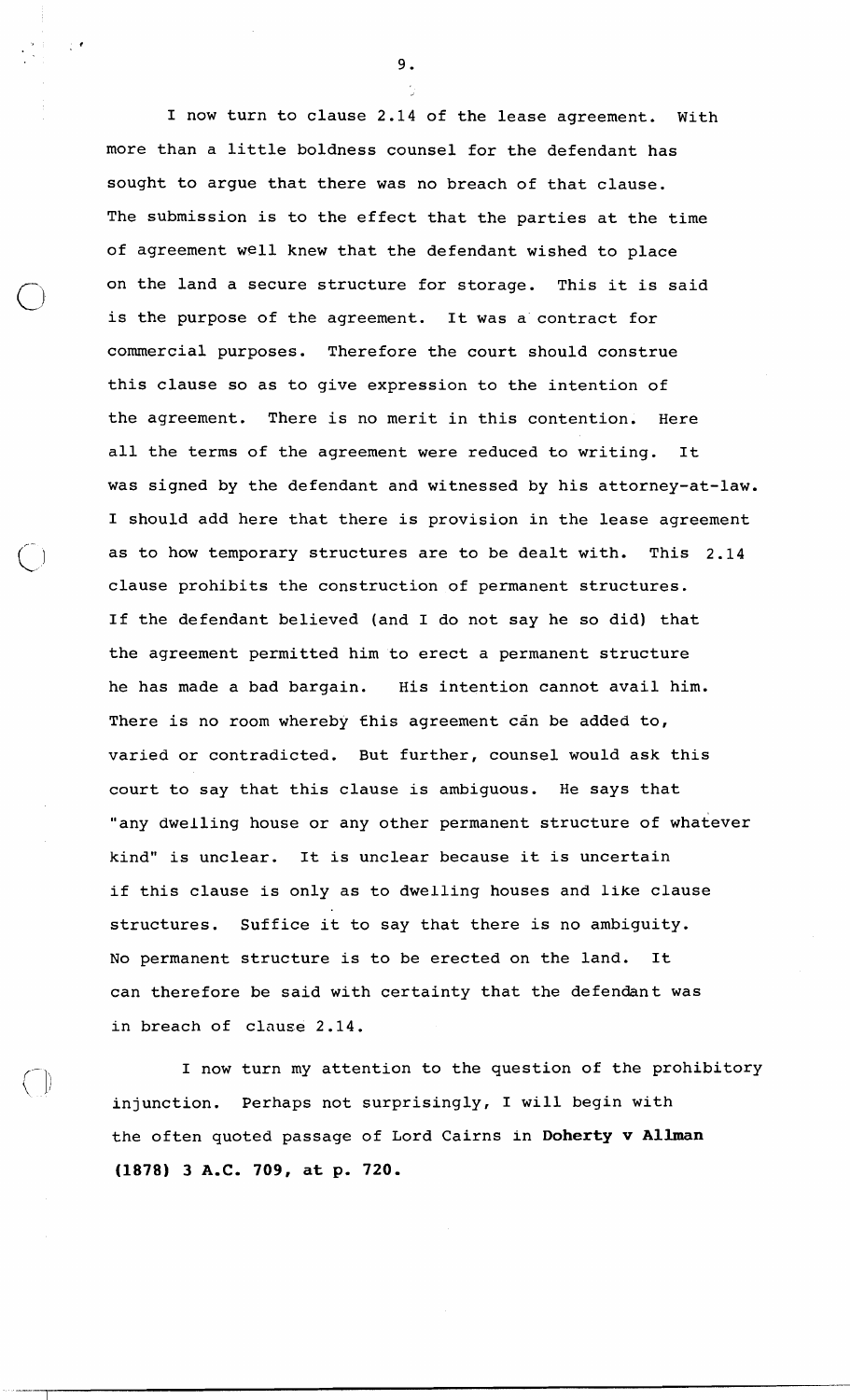I accept this passage as a definitive statement of the' law. However, where Megarry J, speaks of "where there is a plain and uncontested breach of a clear covenant" I would add the words "or a breach not subject to contest'. I add these words for a contest entirely without merit, as in this case should be regarded as uncontested. A specious contest is no contest at all. Megarry J. fully recognised that in the web of human affairs the law is not so omniscient as to anticipate future eventualities. Hence he qualified his enunciation by the phrase 'in the absence of special circumstances', **Are** there any special circumstances in this case? The answer is an unequivocal no. When a covenantor embarks on a calculated act in wanton and very substantial defiance of his known obligation I cannot concieve of any special circumstances that could come to his aid. When I come to deal with the question of the mandatory injunction I will examine the circumstances surrounding the construction. As of now there is an order in terms of paragraph 1 of the summons.

It is well recognised that the grant of a mandatory interlocutory injunction is a very drastic step. In **Esso Standard Oil S A Limited v Lloyd Chan (S.C.C.A. no. 12/88) Campbell J.A.** delivered himself thus:-

> **"The principle applicable to the grant of a mandatory interlocutory injunction which is comparable in'its nature and function to a mandamus is that it will ordinarily be granted only where the injury is immediate, pressing, irreparable, and elearly established and also the right sought to be protected is clear.**

The use of the word "ordinarily" should not be overlooked. The consideration of the presence of damage and the extent of such damage is an important factor. In **Durell** v. **Pritchard (1865) 1 CH App. 244 at p. 250 Sir G. H. Turner L,J,** said,

11.

 $\frac{1}{2}$  .  $\epsilon$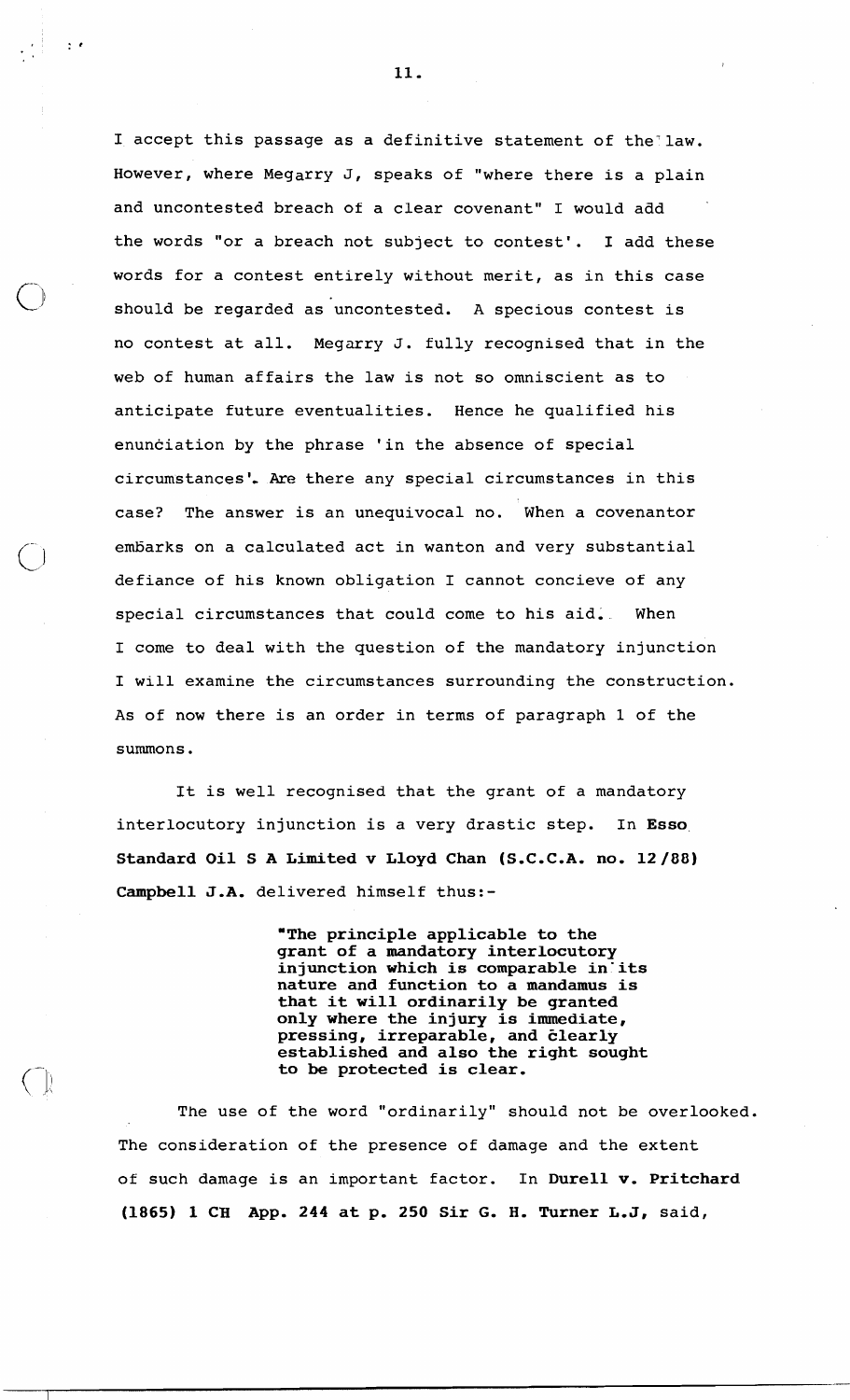**"If parties, for valuable consideration, with their eyes open, contract that a particular thing shall not be done, all that a Court of Equity has to do is to say, by way of injunction, that which the parties have already said by way of convenant, that the thing shall not be done; and in such case the injunction does nothing more than give the sanction of the process of the Court to that which already is the contract between the parties., It is not then a question of the balance of convenience or inconvenience, or of the amount of damage or of injuryit is the specific performance, by the Court, of that negative bargain which the parties have made, with their eyes open, between themselves."** 

**In Hamstead v Suburban Properties Ltd. v. Diomedous (1969) 1 Ch 248 at p. 259. Megarry J, in considering those words of Lord Cairns had this to say:-** 

 $\sqrt{ }$ 

**"Thirdly, there is Doherty v. Allman, I accept, of course, that Lord cairns' words were uttered in a case where what was in issue was a perpetual injunction and not an interlocutory injunction. Indeed, the words seem to be obiter, for no negative covenant was present in that case. But these considerations do not preclude the words from having any weight or cogency in relation to an interlocutory injunction. Where there is a plain and uncontested breach of a clear covenant not to do a particular thing, and the covenantor promptly begins to do what he has promised not to do, then in the absence of special circumtances it seems to me that the sooner he is compelled to keep his promise the better. In such a case I do not think that the enforceability of the defendant's obligation falls into two stages, so that between the issue of the writ and the trial the defendant will be enjoined only if that is dictated by the balance of convenience and so on, and not until the trial will Lord Cairns' statement come into its own. Indeed, Lord Cairns' express reference to "the balance of convenience or inconvenience" suggests that he had not forgotten interlocutory injunctions. I see no reason for allowing a convenantor who stands in clear breach of an express prohibition to have a holiday from the enforcement of his obligations until the trial. that there is no direct authority on this point; certainly none has been**  cited. If so, it is high time that there **was such authority; and now there is."**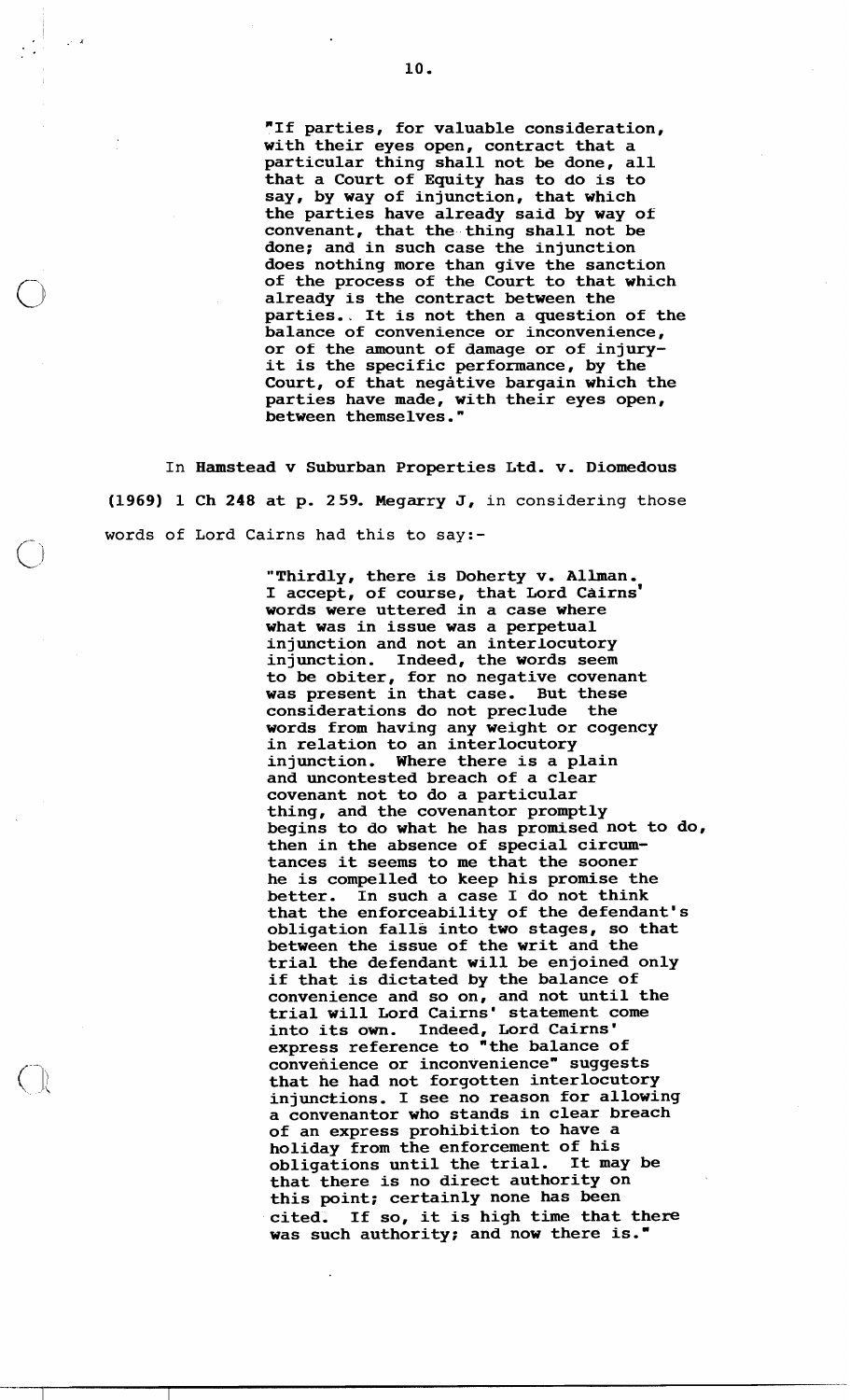"The authorities upon this subject lead, I think, to these conclusionsthat every case of this nature must depend upon its own circumstances, and that this Court will not interfere by way of mandatory injunction, except in cases in which extreme, or at all events very serious, damage will ensue from its interference being withheld."

A number of other authorities were cited to me as to the aspect of damages but this is such a well established consideration that I find it unnecessary to refer to them. In this case the plaintiff did not show how the construction adversely affected its waterworks on the leased land. Therefore the defendant says that since the plaintiff cannot demonstrate damage to itself consequent upon the construction no mandatory injunction, should be granted. The question of damages for the alleged breach should await the trial. The defendant further contends that he has gone to great expense to put up the structure - which he says is almost 90% completed. The balance of convenience is all his way- he asserts.

In Colls v. Home Colonial Stores Limited **119041** A.C. 179 Lord Macnaghten in his speech at p. 193

> "I rather doubt whether the amount of damages which may be supposed to be recoverable at law affords a satisfactory In some cases, of course, an injunction is necessary - if, for instance, the injury cannot fairly be compensated by money - if the defendant compensated by money - if the detendant<br>has acted in a high-handed manner - if he has endeavoured to steal a march upon the plaintiff or to evade the jurisdiction of the Court, In all these cases an injunction is necessary, in order to do justice to the plaintiff and as a warning to others.

In this case as I have already indicated the defendant set out to flagrantly disregard his obligation. To compound matters he constructed without any regard for the requisite statutory permission. It is only now that the defendant says in paragraph 22 of his affidavit that he has employed "a draughtsman to prepare a plan of the premises for submission to the Kingston and St. Andrew Corporation for its approval."

 $\frac{5}{2}$  –  $\frac{4}{2}$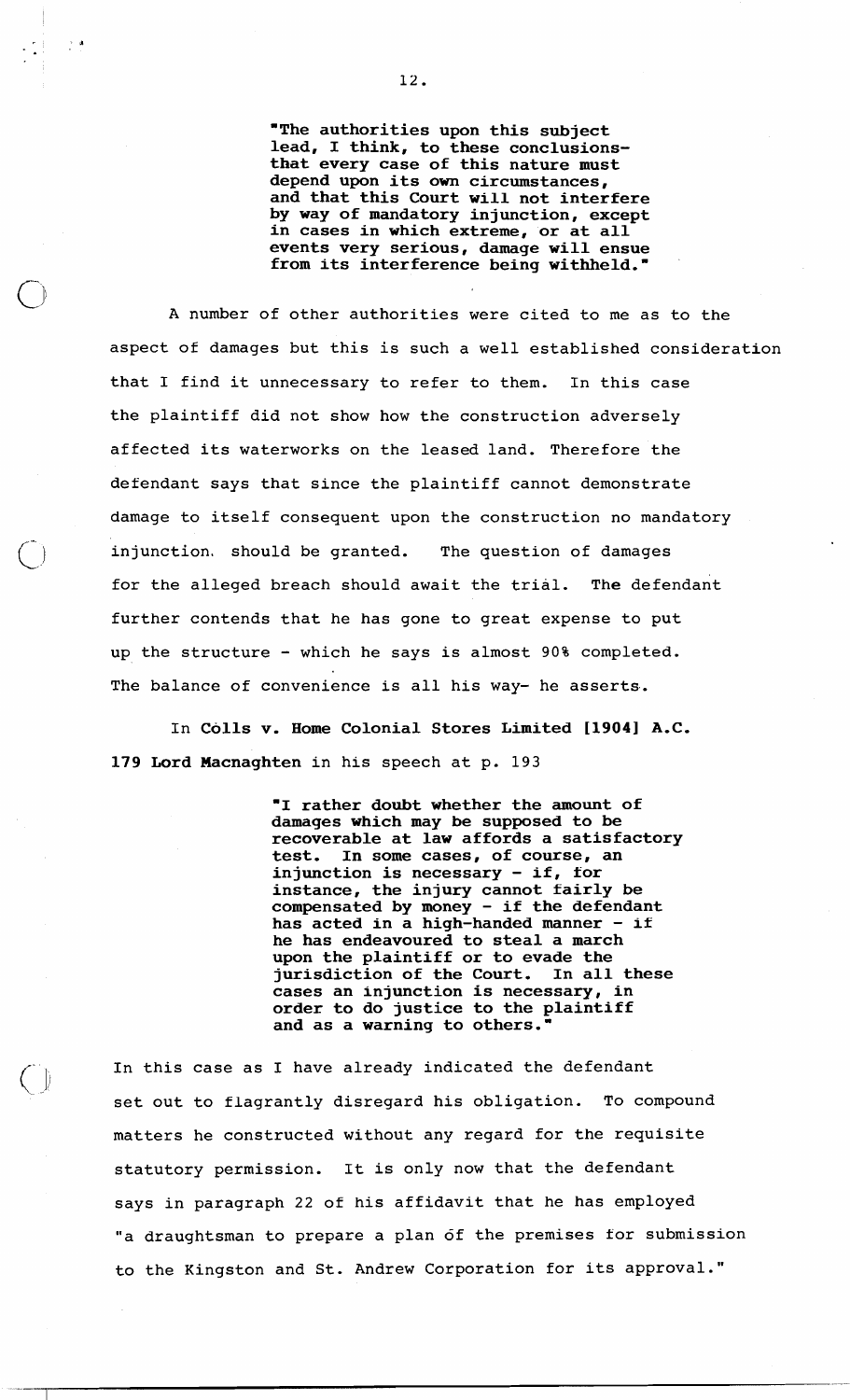So on the case for the defendant he has been building for 4 years knowing that he did not have right so to do. It will be recalled that in paragraph 16 of the defendant's affidavit he said that the 'concrete building is in plain sight from the road:! This statement is misleading. The leased property had a loft. solid wall surrounding it. It was impossible to see what was taking place below the height of the wall. Construction was being carried out in a clandestine manner. From the beginning what the defendant really wanted was to purchase the land. I have no difficulty in saying that he has acted in a high-handed and devious manner. His behaviour was designed 'to force the hand' of the Plaintiff.

Our courts exercise great caution betore an interlocutory mandatory injunction is ordered. In Shepherd Homes Ltd.  $v.$  Sandham [1971] Ch. 340 at p. 349, Megarry J, in his discussion concerning the grant of interlocutory prohibitory and mandatory injunctions said :-

> "It is plain that in most circumstances a mandatory injunction is likely, other things being equal, to be more drastic in its effect than a prohibitory injunction. At the trial of the action, the court will, of course, grant such injunctions as the justice of the case requires; but at the interlocutory stage, when the final result of the case cannot be known and the court has to do the best it can, I think the case has to be unusually strong and clear before a mandatory injunction will be granted, even if it is sought in order to enforce a contractual obligation."

Further at p.  $351$ , he continued,

"In a normal case the court must, inter alia, feel a high degree of assurance that at the trial it will appear that the injunction was rightly granted; and this is a higher standard than is required for a prohibitory injunction.

Again at p. 352 - it was his view that:-

 $\sim 10$